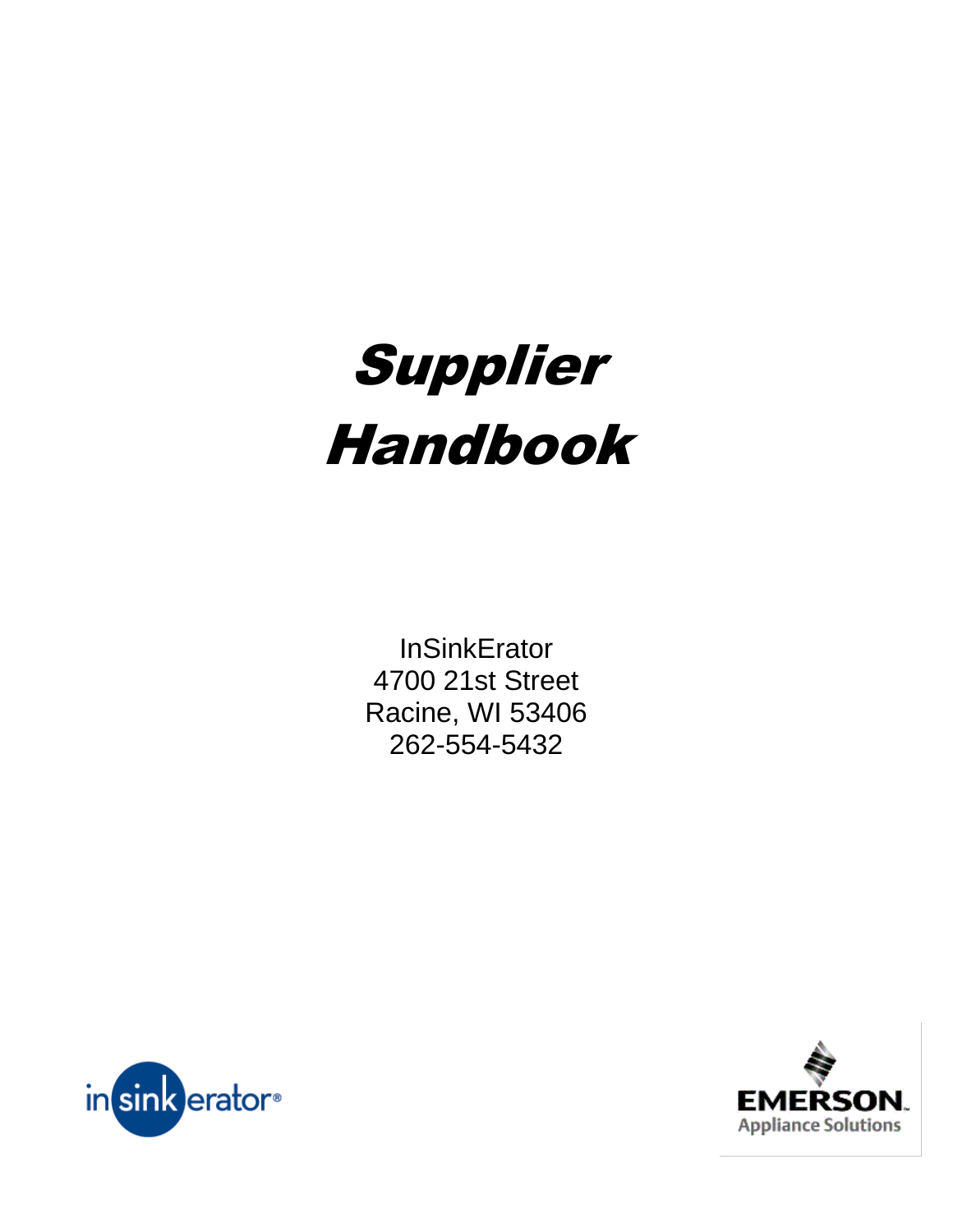# *Table of Contents*

| 1.1                                               |  |
|---------------------------------------------------|--|
| InSinkErator Expectations for a Suppliers<br>1.2  |  |
|                                                   |  |
| SECTION 2: Supplier Handbook2                     |  |
| 2.1                                               |  |
|                                                   |  |
|                                                   |  |
|                                                   |  |
| 2.5 InSinkErator Responsibilities 3               |  |
|                                                   |  |
| Strategic Benefits of SPC3<br>3.1                 |  |
| 3.2                                               |  |
| SECTION 4: Evaluation of Suppliers4               |  |
| 4.1                                               |  |
| 4.2                                               |  |
| Supplier Profile and Self-Audit 5<br>4.3          |  |
| 4.4                                               |  |
| Quality System Evaluation 5<br>4.5                |  |
| 4.6                                               |  |
| SECTION 5: Part/Process Approval (PPA)5           |  |
|                                                   |  |
| 5.1.1 Quality Planning Activity Trigger Points  5 |  |
| Quality Planning Requirements 6<br>5.1.2          |  |
| 5.2 Pre-Production Stage Activities and           |  |
|                                                   |  |
| 5.2.1                                             |  |
| 5.2.2 Process Failure Mode and Effects            |  |
|                                                   |  |
|                                                   |  |

| 5.3.1<br>5.3.2<br>5.3.3<br>5.3.4               | 5.3 Verification Stage Activities &<br>Measurement System Analysis (MSA)7<br>Initial Sample Inspection Report  8<br>5.4 PPA Validation - Testing / Pilot Run9 |  |  |  |
|------------------------------------------------|---------------------------------------------------------------------------------------------------------------------------------------------------------------|--|--|--|
| 5.5                                            | <b>SECTION 6: Production Stage Activities and</b>                                                                                                             |  |  |  |
|                                                |                                                                                                                                                               |  |  |  |
| 61                                             | Notification of Control Plan change or<br>SECTION 7: Commercial Terms10                                                                                       |  |  |  |
|                                                | 7.1. Product Labeling Requirements 10                                                                                                                         |  |  |  |
| 7.2                                            |                                                                                                                                                               |  |  |  |
| 7.3                                            |                                                                                                                                                               |  |  |  |
| 7.4                                            |                                                                                                                                                               |  |  |  |
| 7.5                                            |                                                                                                                                                               |  |  |  |
| 7.6                                            |                                                                                                                                                               |  |  |  |
|                                                | SECTION 8: Supplier Quality Feedback11                                                                                                                        |  |  |  |
| 81                                             | Notification of Nonconforming Material 11                                                                                                                     |  |  |  |
| 8.2                                            | Request for Corrective Action  12                                                                                                                             |  |  |  |
| 8.3                                            | Supplier Response to SCAR12                                                                                                                                   |  |  |  |
| 8.4                                            | Supplier Performance Measurement 12                                                                                                                           |  |  |  |
| <b>SECTION 9: Additional Supplier Handbook</b> |                                                                                                                                                               |  |  |  |
|                                                |                                                                                                                                                               |  |  |  |
| 9.1                                            | 9.2 Supplier Quality Audit Checklist 12                                                                                                                       |  |  |  |
|                                                |                                                                                                                                                               |  |  |  |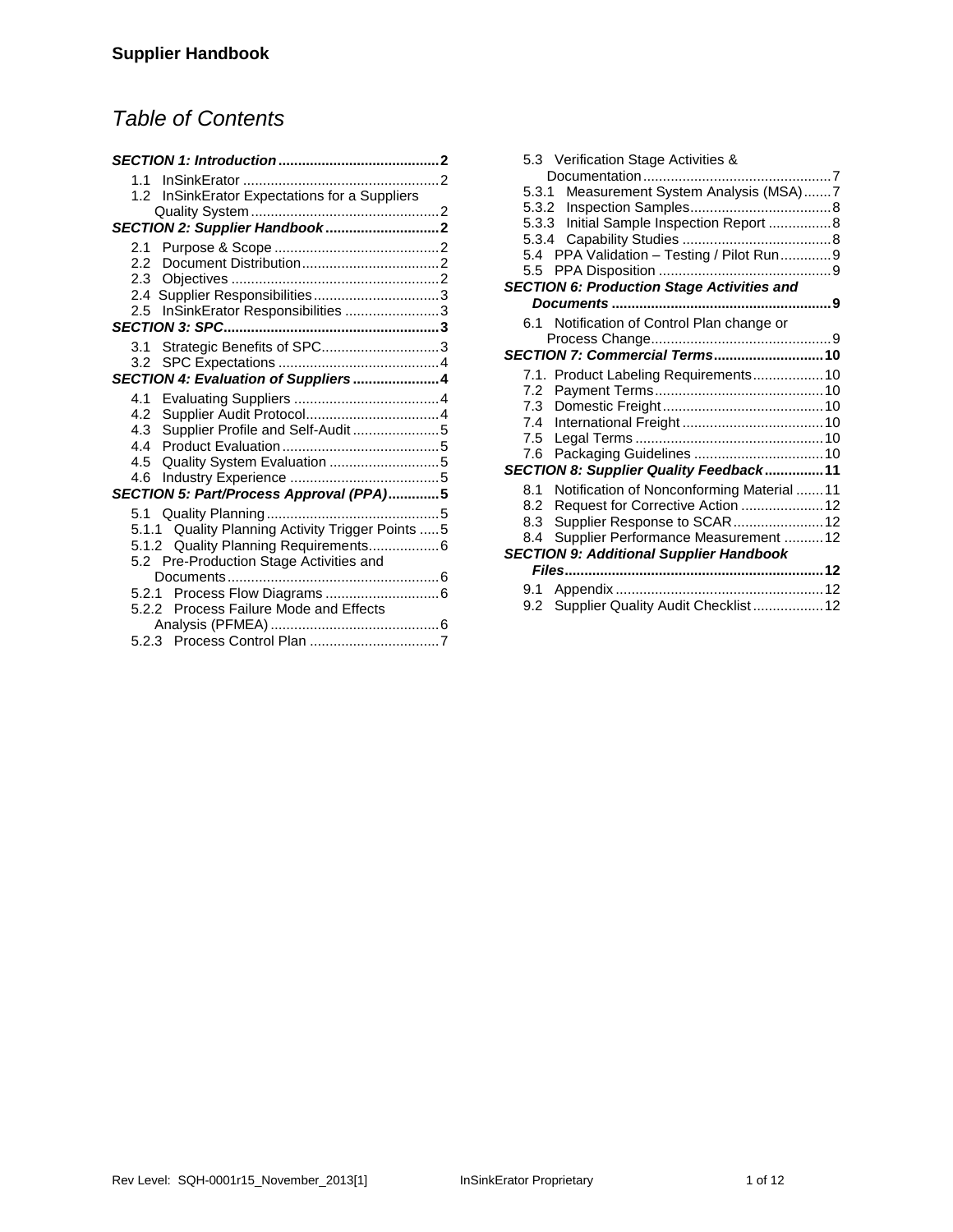# *SECTION 1: Introduction*

### *1.1 InSinkErator*

InSinkErator is the world's largest manufacturer of food waste disposers and hot water dispensers for home and commercial use. InSinkErator, a division of Emerson (EMR), is headquartered in Racine, Wisconsin with sales and customer service support throughout the world. Additional manufacturing resources are located in Reynosa, Mexico.

Emerson is a Fortune 200 corporation serving commercial, industrial and consumer markets around the globe. St. Louis based Emerson is a global leader in providing customers with innovative technologies and solutions in five business segments: industrial automation; process control; heating, ventilation and air conditioning; electronics and telecommunications; and appliances and tools.

# *1.2 InSinkErator Expectations for a Suppliers Quality System*

**InSinkErator expects that a Supplier has a fully functioning quality system in place that,** among other things, ensures the following:

- Processes and output are within defined control limits.
- Corrective action is taken when control limits are exceeded or statistically significant trends are observed.
- Production is stopped and nonconformances are contained when the specification limits are exceeded.
- Adequate systems are in place to prevent shipment of any nonconforming material to InSinkErator without documented approval from the appropriate authorized contact.
- Appropriate corrective and preventive action is taken to correct nonconformances and prevent their reoccurrence.

# *SECTION 2: Supplier Handbook*

# *2.1 Purpose & Scope*

The Supplier Handbook serves as a guideline between InSinkErator and a supplier. Its primary purpose is to describe the responsibilities, expectations, and understandings that must be present to establish a sound working relationship with new suppliers.

### *2.2 Document Distribution*

It is the Buyers responsibility to ensure that all new suppliers receive a copy of the Supplier Handbook and associated appendices, with updates sent when available.

# *2.3 Objectives*

InSinkErator and their suppliers expect to achieve the following objectives by observing the guidelines in the Supplier Handbook.

- 100% defect-free products or services, delivered on time and at a competitive total cost.
- Continual quality improvements in all aspects of our business relationship.
- Early communication and problem prevention.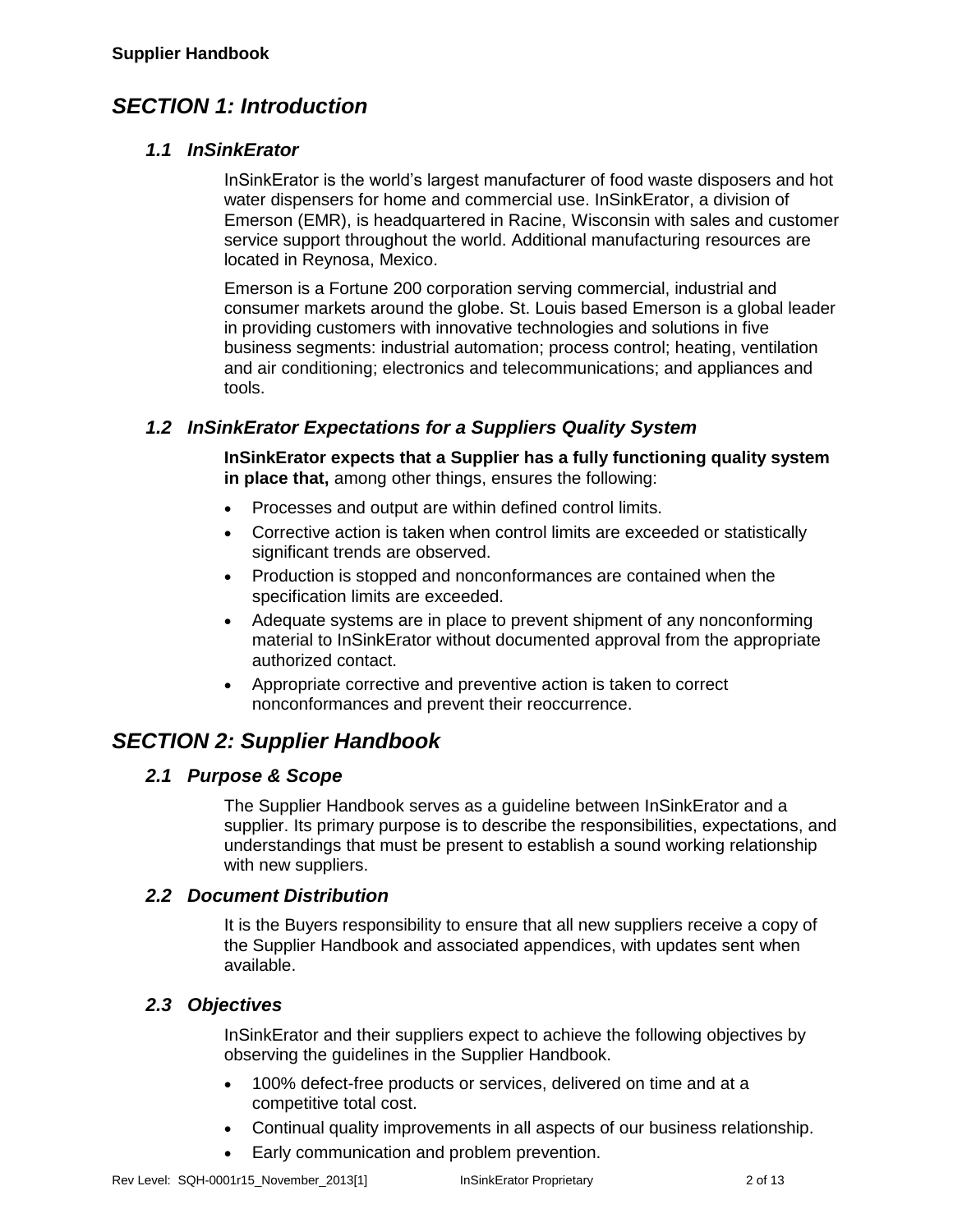- A business relationship that provides greater opportunities for a committed supplier base.
- A consistent business framework in which to operate, thus allowing InSinkErator to provide the highest quality products, improved inventory flow, and shortened cycle times.
- Build a foundation to continually improve quality, productivity, customer service, and total cost.

# *2.4 Supplier Responsibilities*

InSinkErator expects the following from their suppliers:

- Commitment to world class quality and continuous improvement.
- Ongoing responsibility to meet global competition.
- Ability to meet InSinkErator's commercial terms.
- Participation in Quality Planning initiatives and timely submission of approval documentation.
- Containment of nonconforming product to prevent delivery to InSinkErator.
- Must provide packaging of sufficient design to adequately protect the product from damage or degradation during transit.
- Timely & effective corrective action in the event of a non-conformance.
- Support of Kanban programs through on-time delivery.
- Use of the appropriate tools and problem solving methodologies (i.e., Lean, SPC, Six Sigma, DFSS, etc.).
- Conformance to applicable procedures outlined in this handbook.
- Compliance with any and all applicable RoHS and product related environmental legislation (including REACH and WEEE).
- Where applicable, supplier will be required to provide NAFTA certificates upon request.

# *2.5 InSinkErator Responsibilities*

A supplier to InSinkErator expects the following:

- Honorable and ethical business dealings.
- Communication of quality requirements and exchange of information.
- Mutually agreed specifications and tolerances.
- Periodic supplier performance reports.

*Potential opportunities with other Emerson divisions through e-Sourcing*

# *SECTION 3: SPC*

# *3.1 Strategic Benefits of SPC*

Manufacturing companies are continually challenged with the rapid pace of new technology and global competition. To compete, successful companies employ strategies that differentiate themselves and their products by rapidly introducing new offerings and technologies, driving unnecessary costs out, and manufacturing products with perfect quality and delivery.

One of the tools InSinkErator is uses to support these strategies is Statistical Process Control (SPC). SPC improves a company's performance by:

• Reducing/eliminate scrap and rework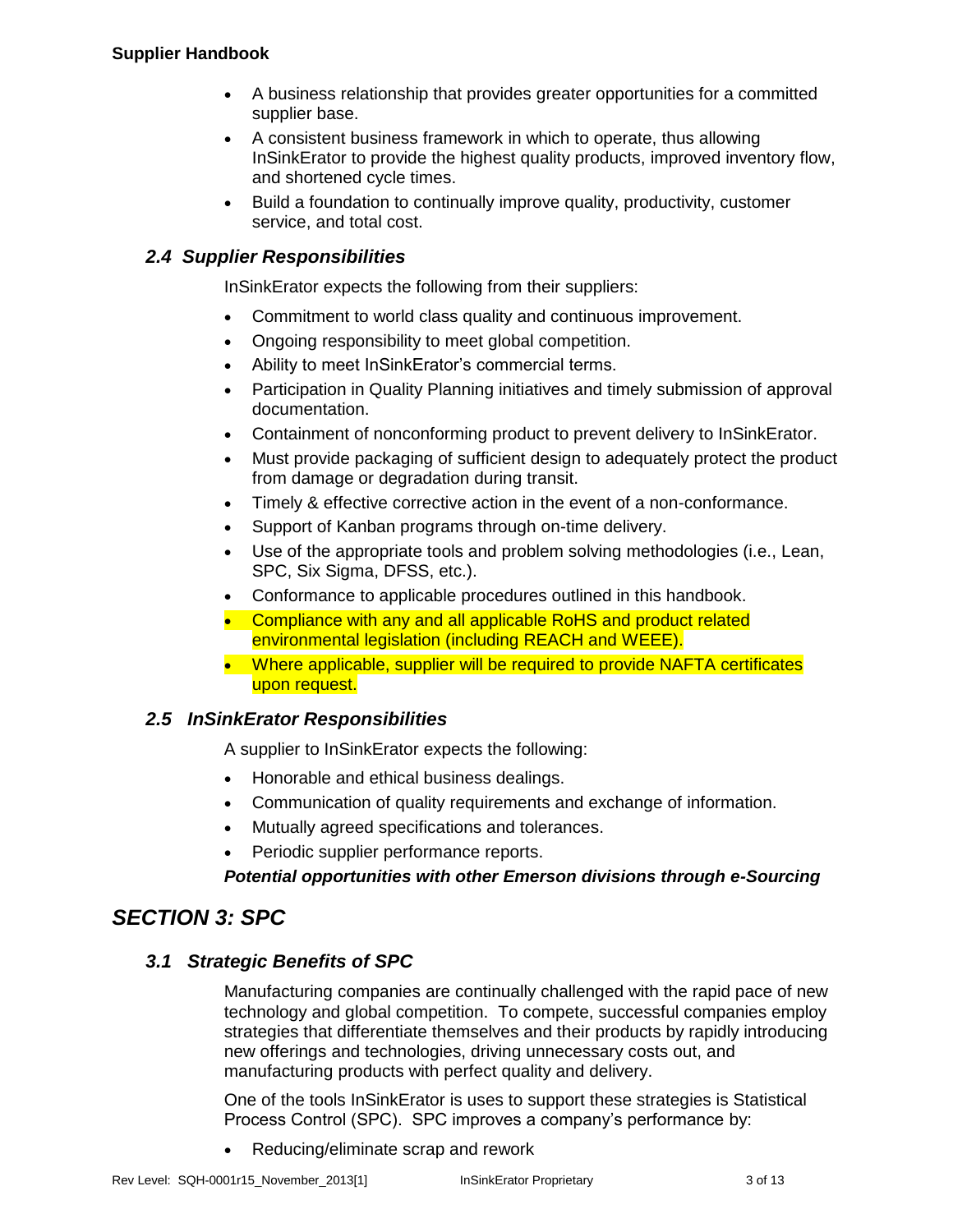- Improving new product introduction speed by mastering the process
- Improving quality by reducing the variables that cause non-conformances
- Improving delivery by identifying potential problems before producing nonconforming parts.

# *3.2 SPC Expectations*

InSinkErator is intent on sourcing key components with fully functioning SPC Suppliers. Expectations for a fully functioning SPC supplier include:

- Management commitment to SPC/Six Sigma/ or other problem solving methodology.
- Provision of adequate resources/staffing to implement and maintain the initiative.
	- 1. Support for each production shift.
	- 2. Appropriate statistical software.
	- 3. Trained staff to interpret results.
- Routine periodic (at least monthly) review of performance plans, goals, and results
- Corrective and Preventive action system in place to identify and resolve performance issues.

# *SECTION 4: Evaluation of Suppliers*

Potential suppliers are identified through the use of Request for Quotation, e-Sourcing, Buyer/Engineer recommendation and other means.

# *4.1 Evaluating Suppliers*

Suppliers are evaluated for initial approval by one or more of the following methods:

- Supplier Profile, Self Audit
- Product Evaluation
- Quality System Evaluation
- Industry Experience

# *4.2 Supplier Audit Protocol*

InSinkErator has adopted the Emerson Supplier Audit Checklist (ESAC) as our Auditing protocol. The Buyer or the Supplier Quality Manager provides a copy of the ESAC to the supplier prior to an on-site audit.

The ESAC is in Microsoft Excel format and contains several sheet tabs. The supplier is encouraged to read through the entire document. Initially the supplier focuses on the following tabs:

- Overview
- Supplier Profile
- Standard Checklist (Self-Audit)
- Supplier CA-PA (Corrective Action Preventive Action)

If an on-site audit is deemed necessary, the documentation is provided.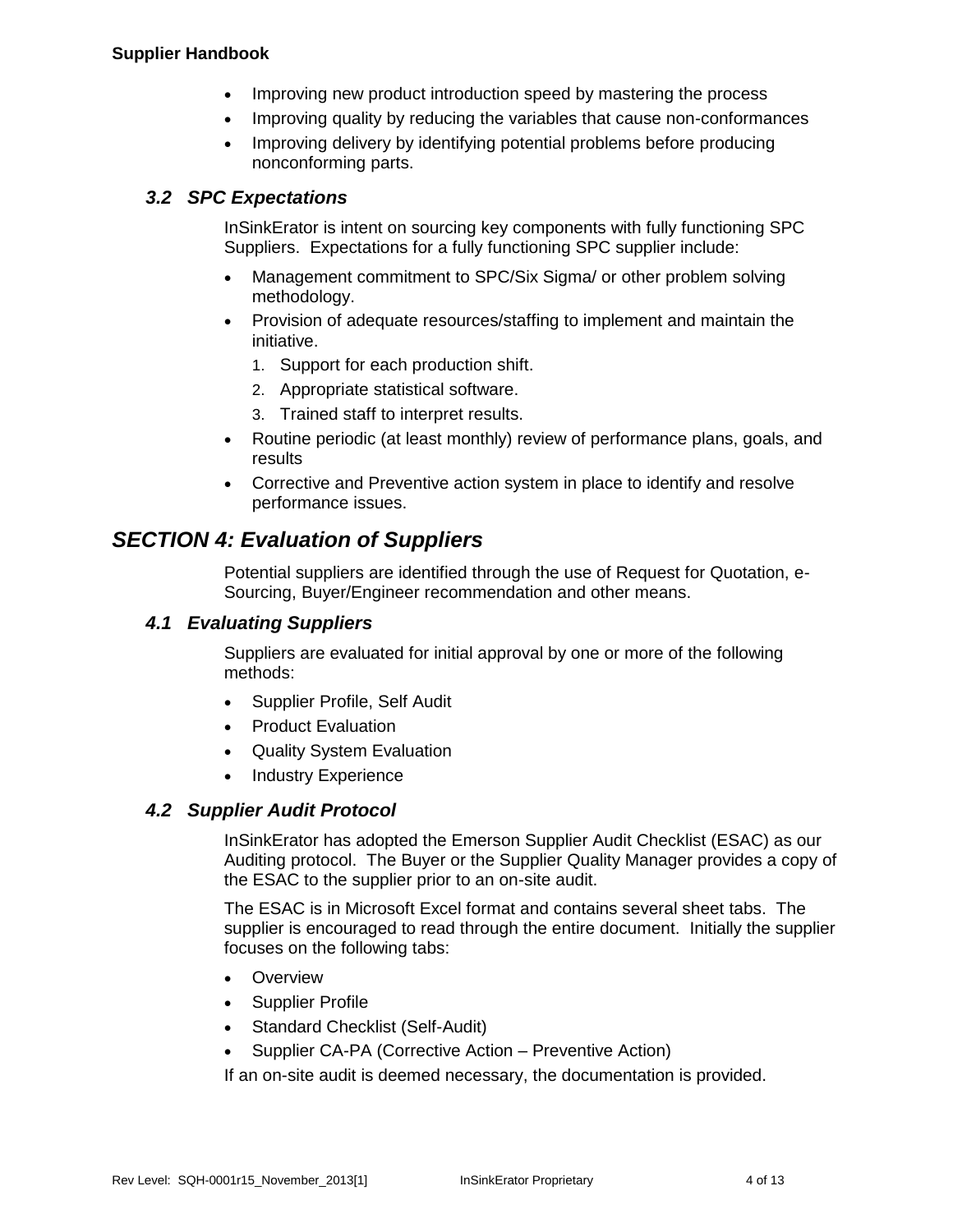# *4.3 Supplier Profile and Self-Audit*

The Supplier Profile and Self-Audit collect supplier information to aid in evaluating the following:

- Facility location and capacity
- Manufacturing processes
- Technical capabilities
- **Business practices**
- Quality System management

At a minimum, new suppliers (of non-catalog, custom designed parts) must complete and submit the Supplier Profile and Self-Audit prior to being placed on InSinkErator's' approved supplier list.

The Supplier Profile and the Self-Audit are contained within the "Emerson Supplier Audit Checklist (ESAC)". The Buyer or their designate ensures that the supplier receives an electronic copy of the Emerson Supplier Audit Checklist (ESAC) file. The completed file must be returned to the Buyer or requester.

# *4.4 Product Evaluation*

A supplier may be approved based on the evaluation of parts, materials, and services to ensure they conform to quality and design requirements.

# *4.5 Quality System Evaluation*

The quality system of a supplier is evaluated based on one or more of the *following criteria:*

- On-site audit of supplier per Section 4.2 of this handbook.
- Audit by a qualified third party (such as ISO or QS Certification)
- Acceptable audit conducted by another Emerson Division per the Emerson Supplier Audit Checklist

# *4.6 Industry Experience*

Review of the Supplier's ISO certification, nationally recognized certificates, and awards from industry leaders, or approval from another Emerson Division.

# *SECTION 5: Part/Process Approval (PPA)*

InSinkErator uses a management tool called Part Process Approval to record all aspects of the Part Approval Process, from initial Quality Planning to Final Approval.

# *5.1 Quality Planning*

InSinkErator is committed to ensuring customer satisfaction through the use of quality planning tools. We expect the same commitment of our suppliers and require supplier participation in Quality Planning activities.

# *5.1.1 Quality Planning Activity Trigger Points*

A change in the manufacturing location, the part design status and/or the status of the tool used to make the part lead to quality planning activities. These conditions may overlap.

Quality Planning Requirements and PPA activities are triggered by:

Manufacturing Location Change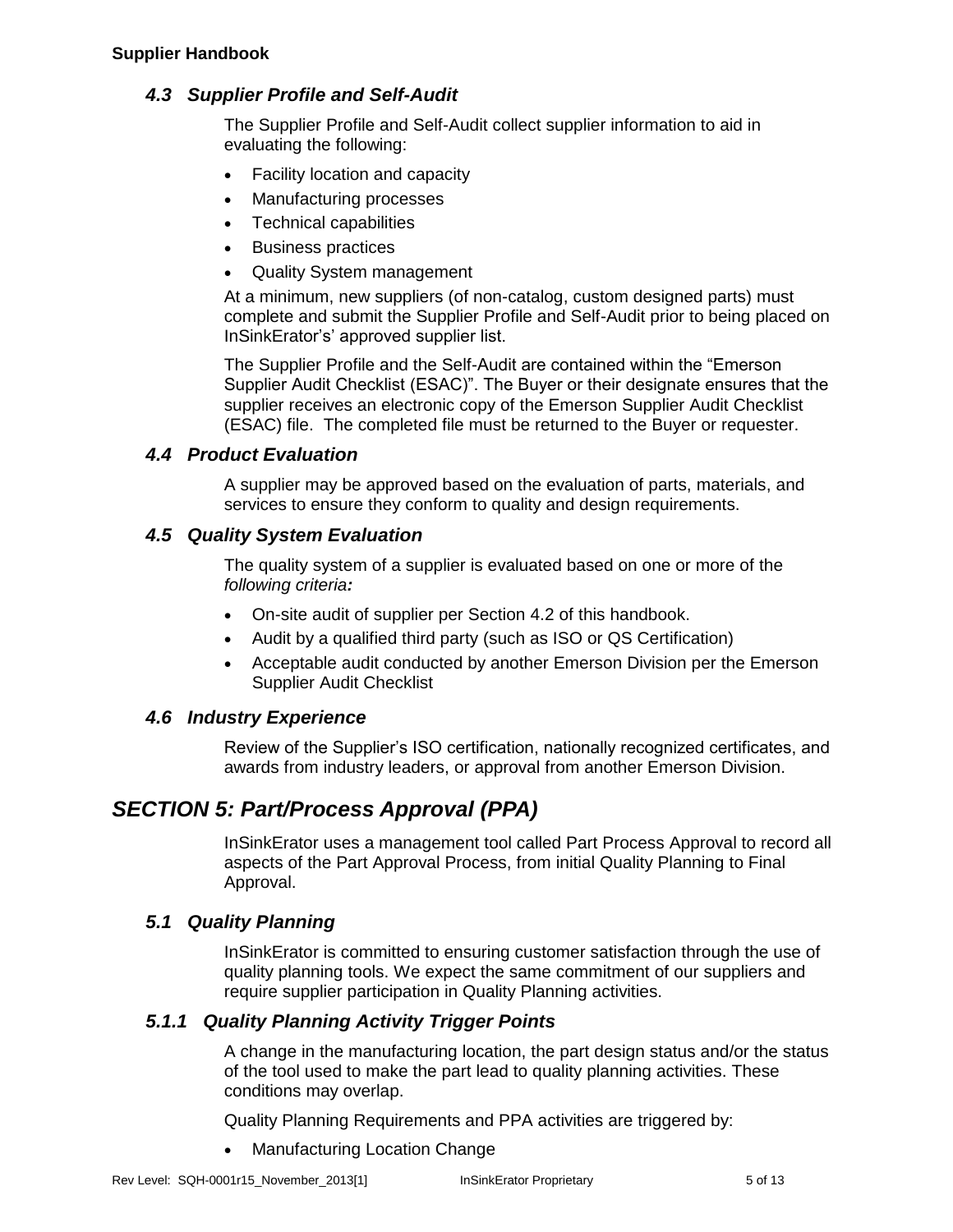- Sourced part with supplier that is new to InSinkErator
- Re-sourced part to an established InSinkErator supplier
- Supplier changed manufacturing location within it's organization
- New Part / Revised Key Characteristic
	- New part, raw material or sub-assembly
	- New finished product (Buy-out, private label, etc.)
	- **Engineering revision of a key characteristic**
- New Tool
	- **Designed and built for new part**
	- Built to replace worn tool (Unless tool is normally "consumed" and frequently replaced standard tooling used during production, i.e., cold-heading process requires frequent tool replacement)

### *5.1.2 Quality Planning Requirements*

**Suppliers must complete the Quality Planning activities described below. This includes submitting documented plans, as well as, sample inspection data and process capability analysis.** The intent is to:

- Verify that the supplier understands InSinkErator's requirements,
- Verify that the supplier is able to produce and measure parts that meet our requirements.
- Verify that the supplier has adequate process controls in place to meet the process capability parameters.

The supplier must submit the required documentation to the InSinkErator Buyer or Quality Engineer. Approval of submitted samples, inspection data and other documentation must occur prior to shipping production lots.

Although the activities and related documentation is generally required only at startup, InSinkErator Quality Assurance may find it necessary for the supplier to repeat some Quality Planning steps. Specific required supplier activities are communicated in the Part & Process Approval (PPA) document.

# *5.2 Pre-Production Stage Activities and Documents*

# *5.2.1 Process Flow Diagrams*

**Prior to production, the supplier provides a Process Flow Diagram(s) to obtain approval by the assigned InSinkErator Quality Engineer.** Process flow diagrams (flowcharts) identify the sequence of all operations including handling, storage, inspections, packaging, sub-contracted processes, etc. At a minimum, the flowchart illustrates material flow and all quality checks performed. Any format is acceptable. *See example of acceptable format in Appendix.*

# *5.2.2 Process Failure Mode and Effects Analysis (PFMEA)*

**Prior to production, the supplier provides a Process Failure Modes & Effects Analysis (PFMEA) to obtain approval by the assigned InSinkErator Quality Engineer.** Failure Modes and Effects Analysis help prevent potential quality problems.

Acceptable formats include:

- InSinkErator's FMEA form (See example in Appendix)
- Automotive Industry Action Group (AIAG) FMEA format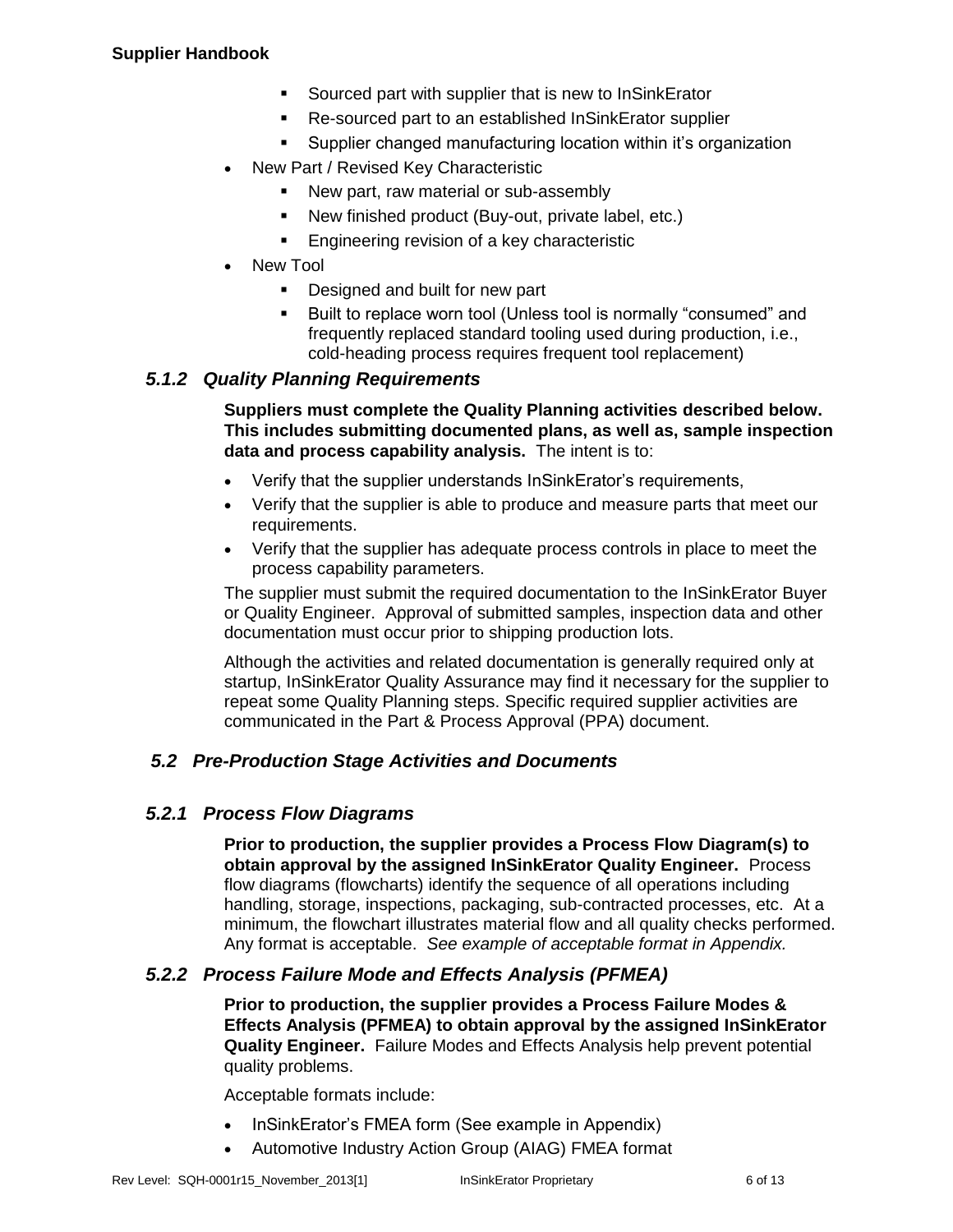An alternative format approved by InSinkErator QA staff

# *5.2.3 Process Control Plan*

**Prior to production, the supplier provides a process Control Plan(s) to obtain approval by the assigned InSinkErator Quality Engineer.** Any format can be used to document the Control Plan as long as it includes the items listed below. Process flow diagrams may be incorporated into the Control Plan. *See sample "Control Plan" and instructions in Appendix.* 

At a minimum, the Control Plan identifies:

- InSinkErator Part Number and drawing revision level
- Product / process characteristic
- Control limits
- Control method (i.e., SPC, sample inspection, 100% inspection/test, etc.)
	- **Critical Characteristics require SPC**
- Type of gage used
- Inspection frequency and sample size
- Reaction plan for out-of-control conditions
- Packaging Plan Packaging shall be agreed upon prior to the first direct material shipment to InSinkErator.

# *5.3 Verification Stage Activities & Documentation*

During the verification stage, the supplier provides sample parts, initial sample inspection report, and capability study results as requested in the PPA. ISIR and Capability Study information is recorded on a mutually agreed to format.

Three conditions are required prior to submitting capability results:

- 1. A Measurement System Analysis (MSA) is conducted and acceptable results achieved.
- 2. Verification that the process is stable (only common causes of variation exist).
- 3. Verification that the data follows a normal distribution or, if non-normal, is modeled according to an appropriate distribution.

# *5.3.1 Measurement System Analysis (MSA)*

An MSA on the gaging and test equipment used during production is completed prior to the capability study.

Acceptability Criteria:

Under 10% error – Considered an acceptable measurement system.

10% to 30% error – Conditional acceptance based upon the importance of application, cost of measurement device, cost of repair, etc. The acceptability of measurement systems falling in this category is determined by the Metrology Engineering Services Leader in conjunction with the Quality Engineer and the Supplier Representative.

Over 30% error – Considered not acceptable. The acceptability and use of measurement systems falling in this category require the initiation of a "Gages and Test Equipment Discrepancy Report". Corrective action is required to resolve the discrepancy.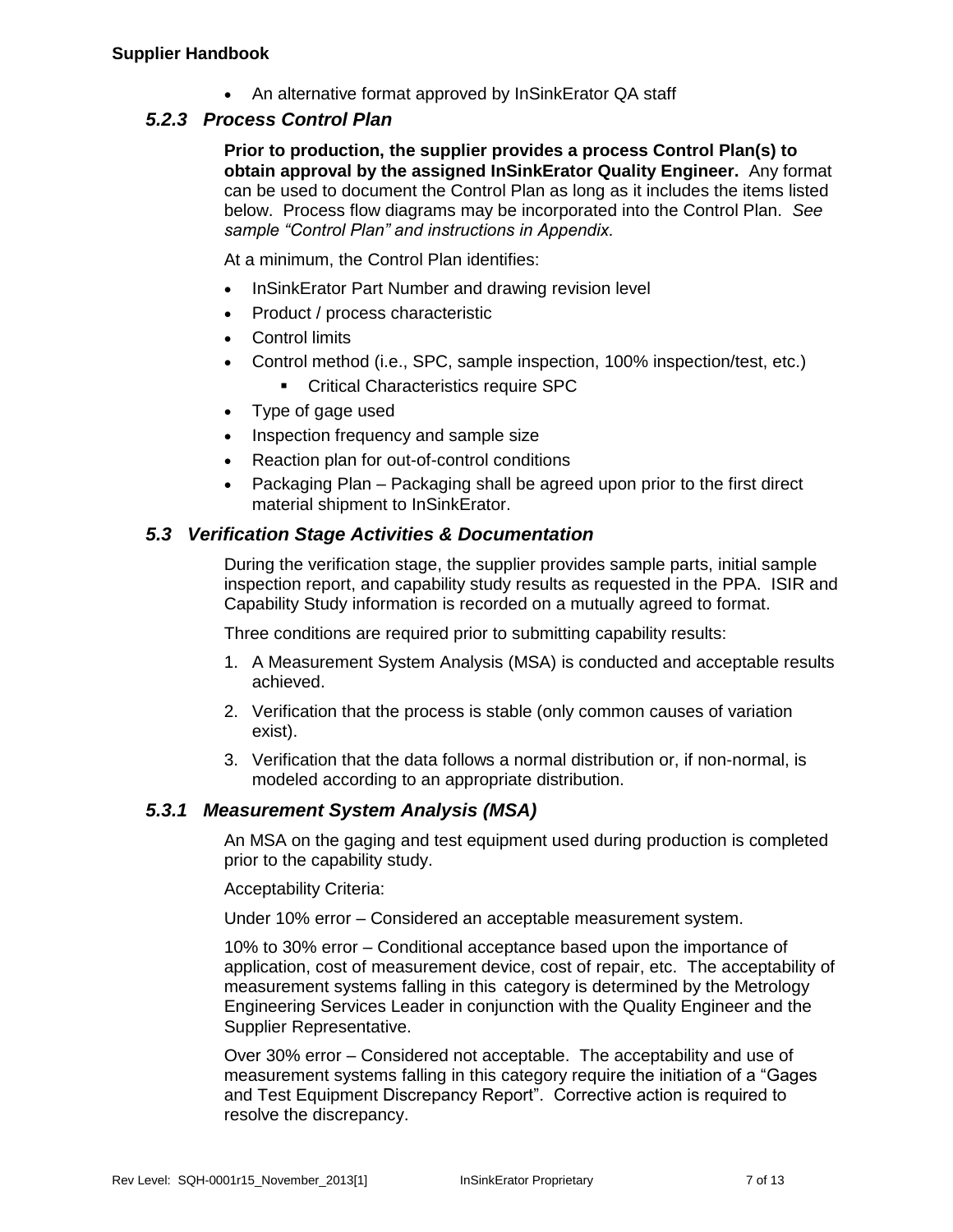# *5.3.2 Inspection Samples*

The specific parts used in generating the data for the Part/Process Approval submission, along with a hard copy of the data, are sent to InSinkErator Metrology. The electronic file is sent to the Product Engineer, Buyer, Quality Engineer, and Metrology. **The inspection samples are tagged or marked to clearly identify them as samples for traceability to the inspection records provided.** *See "Appendix, ISIR Inst Tab" for further instruction.*

# *5.3.3 Initial Sample Inspection Report*

InSinkErator provides a drawing to the supplier for identifying the characteristic number that is measured and recorded on the ISIR. The ISIR will be in a mutually agreed to format and typically includes the date, part identification (lot number, heat number, revision number, etc.), tool number, cavity number, inspected by, characteristic number, nominal, upper spec limit, lower spec limit, type of gage or method used, values, results (compliant or not compliant), and any appropriate remarks.

# *5.3.4 Capability Studies*

All Critical Key Characteristics and Major Key Characteristics require capability studies.

Critical Key Characteristics are denoted on the drawing with a "Circle Star". These characteristics require a full capability study. A full capability study uses a lot size of greater than 300 pcs., 100 minimum per characteristic studied, subgroups of 3, 4, or 5 taken every 30 minutes, or as directed.

Major Key Characteristics are denoted on the drawing with a "Star". These characteristics require at least a basic capability study. A basic capability study uses 30 consecutive samples, one subgroup.

Basic or full capability studies are performed at the manufacturing location intended for production. The capability studies are recorded in a mutually agreed to format, match the characteristic studies to the drawing, and identify the gage/measurement method used. The supplier contacts the Quality Engineer or Metrology Lab Leader if questions arise regarding the capability study or to discuss use of alternative gaging. Note that the inspection gage or method used during a capability study may differ from the production inspection gage or method stated on the Control Plan.

**The supplier provides a Supplier Capability Study Report (SCSR) on defined Key Characteristics. The submitted SCSR requires approval by the assigned InSinkErator Quality Engineer prior to production.** 

# *Minimum Capability Targets*

The following table provides the minimum capability targets for PPA approval.

| <b>Minimum Capability</b>     | <b>Key Product Characteristic Classification</b> |                                                                                                      |  |
|-------------------------------|--------------------------------------------------|------------------------------------------------------------------------------------------------------|--|
| <b>Target</b>                 | Level 2 - Major                                  | <b>Level 3 - Critical</b>                                                                            |  |
| <b>Basic Capability Study</b> | 1.33 Cpk                                         | 1.33 Cpk                                                                                             |  |
|                               | 1.33 Ppk                                         | 1.33 Ppk                                                                                             |  |
| <b>Full Capability Study</b>  | 1.33 Cpk                                         | 1.33 Cpk initially, then<br>continue to reduce variation;<br>the goal is to achieve a Cpk of<br>1.5. |  |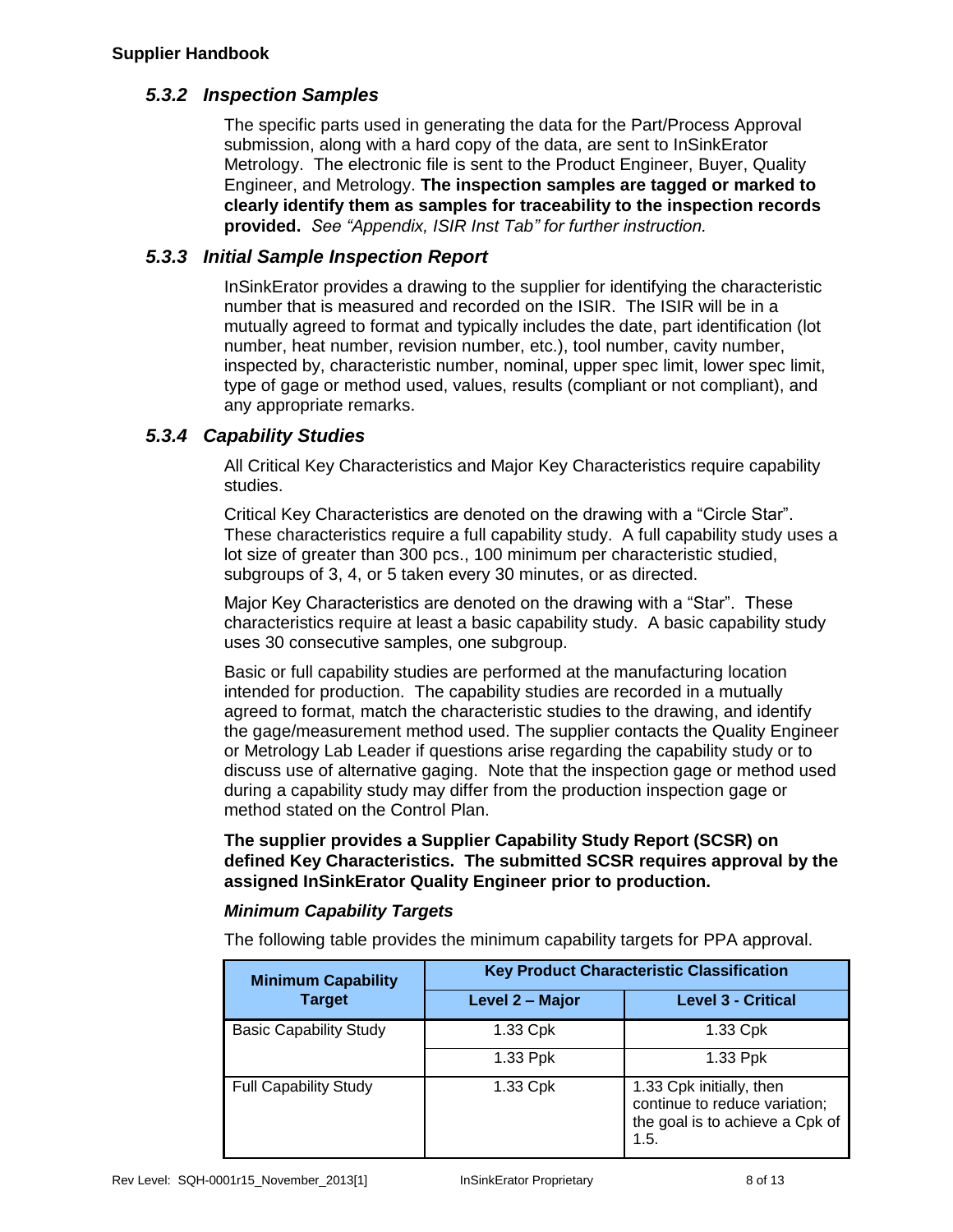#### **Supplier Handbook**

| <b>Minimum Capability</b>         | <b>Key Product Characteristic Classification</b> |                                             |  |
|-----------------------------------|--------------------------------------------------|---------------------------------------------|--|
| <b>Target</b>                     | Level 2 - Major                                  | <b>Level 3 - Critical</b>                   |  |
|                                   | 1.33 Ppk                                         | 1.33 Ppk                                    |  |
| <b>Attribute Capability Study</b> | Pass 100% - reject with 1<br>nonconformance      | Pass 100% - reject with 1<br>nonconformance |  |

# *5.4 PPA Validation – Testing / Pilot Run*

**Testing:** In some instances special testing is required. Testing requirements are communicated via the PPA. Testing is done on production samples. InSinkErator testing is done internally.

**Pilot Run:** In some instances Pilot Runs are required. Pilot run requirements are communicated via the PPA. Typically a pilot run has two steps that include a full days' production and a production run of one week. Specific lengths and iterations may differ.

# *5.5 PPA Disposition*

The PPA is dispositioned in one of three ways:

**Approved:** Indicates that the results of the required activities meet the minimum threshold requirements of the PPA. The process is stable with the capability targets met.

**Interim Approval:** Used if the process is unstable and limited production is made while the process is being corrected to meet the capability target. The manufacturer of the production parts is responsible for any additional inspection needed to contain nonconforming parts made during the Interim Approval.

**Note:** Interim approval requires a deviation defining the required conditions.

**Not Approved:** If a nonconformance is found in the submitted sample parts, the capability targets are not met, or other submitted requirements are insufficient, the PPA is not approved.

**Communicating the Disposition:** A Part Process Approval Detail will be used to communicate the disposition of the PPA. It will be sent either electronically, faxed, or via the Postal Service.

# *SECTION 6: Production Stage Activities and Documents*

# *6.1 Notification of Control Plan change or Process Change*

**A supplier is required to notify the appropriate InSinkErator Buyer of any proposed changes to their control plan or any significant change to the production process prior to implementing the change.** In most cases, these changes require a new PPA submission. Situations that require notification of proposed changes and PPA approval prior to implementation include but are not limited to:

- Relocation of production to another manufacturing facility
- New or re-built process
- Change in inspection / test methods
- Change in material suppliers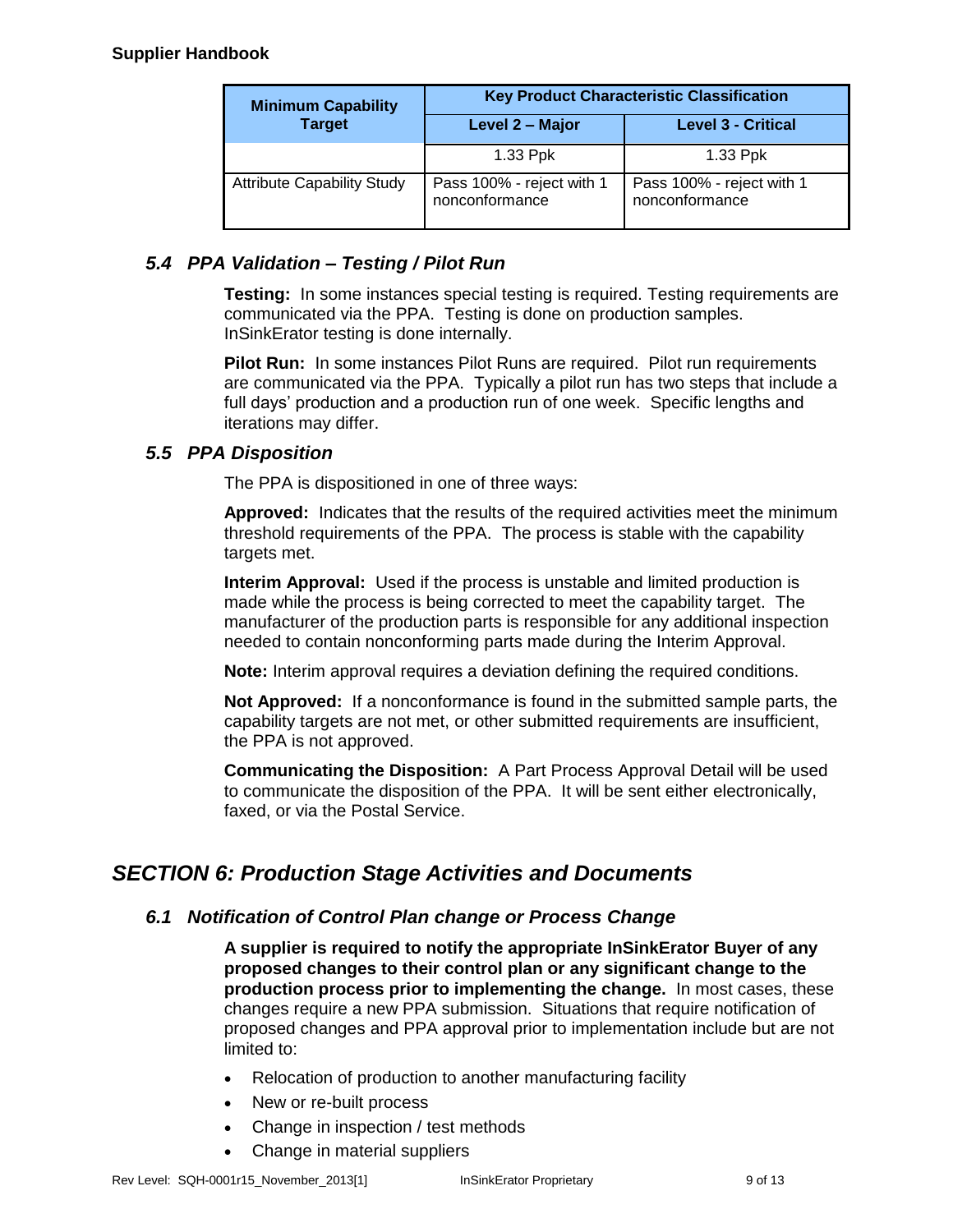• Change in suppliers of subcontracted services

# *SECTION 7: Commercial Terms*

### *7.1. Product Labeling Requirements*

Minimum product marking on each container must include the Supplier Name, InSinkErator Part Number, Revision Level, the Quantity per Container, and Lot Number or Date of Manufacture.

If additional product marking is required, it will be noted on the part drawing.

### *7.2 Payment Terms*

Emerson's standard payment terms are  $5<sup>th</sup> 3<sup>rd</sup>$  Prox. Existing and potential suppliers are expected to comply with these terms.

### *7.3 Domestic Freight*

Terms are stated on the face of each purchase order. Standard terms are:

- FedEx Ground for shipment < 100 lbs.
- Refer to InSinkErator routing guide, or as directed by the Buyer or InSinkErator Logistics > 100 lbs.
- Collect third party billing to InSinkErator through CASS Logistics.

### *7.4 International Freight*

Terms are defined in EMR 2006; contact the buyer for details of this standard.

### *7.5 Legal Terms*

Emerson standard terms and conditions appear on the back of the purchase order.

# *7.6 Packaging Guidelines*

InSinkErator adheres to the 1991 revised NIOSH Guidelines for packaging/ manual material handling. All cartons should conform to generally practiced guidelines sufficient to meet normal safe handling requirements in the typical stockroom.

### **Packaging Guideline Checklist**

Individual Container Weights:

• The maximum weight is 35 lbs (15.88Kg) unless otherwise specified by InSinkErator.

Individual Container Labeling

- Labeling must comply with all special requirements noted on the drawing.
- Minimum Individual Container labeling requirements, when no special requirements are noted, must include:
	- o Supplier Name
	- o InSinkErator Part Number
	- o Revision Number
	- o Quantity per Container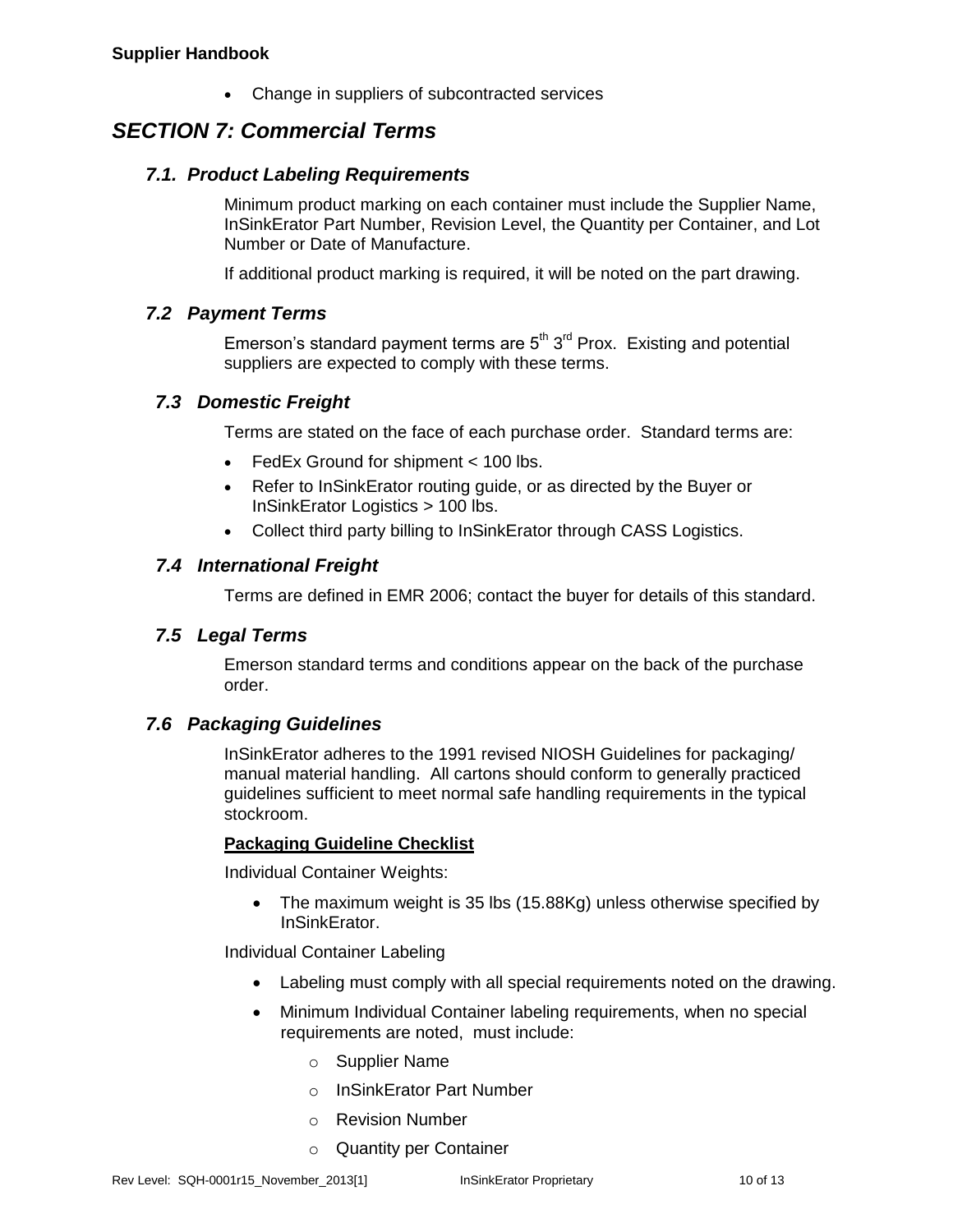o Lot Number or Date of Manufacture

Automated Kan Ban Labeling (when required) on individual containers:

 For participants in Automated Kan Bans the labeling is determined by the program in use.

Palletized Loads Weights and Dimensions:

- Pallet size is  $40"x48"$  (101.6 cm x 121.92 cm) 4-way, constructed per uniform standards for wooden pallets, unless otherwise specified.
- The target maximum weight is 2,000 lbs (907 Kg.).
- The target maximum height is 60 in. (152.4 cm.).

Pallet Labeling - Homogeneous Product must include:

- Supplier Name
- Part Number
- Revision Number
- Total Quantity on Pallet

Pallet Labeling - Mixed Load

- Master pallet label must show all part numbers and quantities
- Individual containers should be palletized so that labels are visible on the outside perimeter of the pallet.

Returnable Packaging

- InSinkErator provided packaging
	- o Part specific packaging may include Bins, Trays, Special Liners, Plastic Pallets, Baskets, etc.
	- o Is clearly identified as InSinkErator owned packaging.
- Supplier provided packaging
	- o May include wire baskets, special pallets, dividers, etc.
	- o All supplier provided packaging is clearly identified with the suppliers name.

# *SECTION 8: Supplier Quality Feedback*

# *8.1 Notification of Nonconforming Material*

Nonconforming parts and materials are immediately segregated and the details are recorded as a Material Nonconformance. All nonconforming material is reviewed by InSinkErator personnel. The Buyer or designate sends a copy of the Material Nonconformance to the supplier to communicate the issue and to request immediate action where necessary. At a minimum, the supplier provides a record of actions taken to correct the condition, take action to prevent shipment of any additional nonconformances.